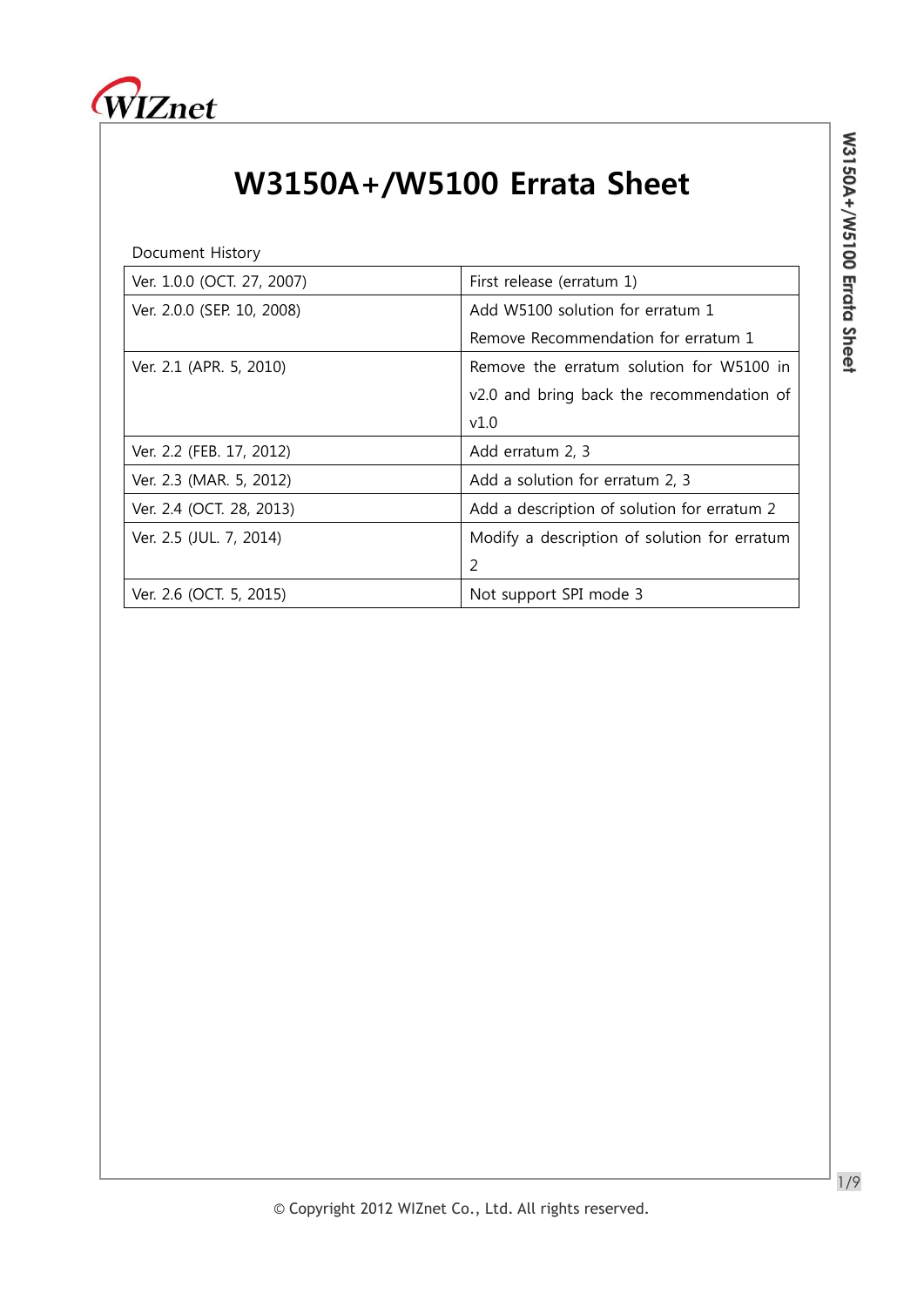

© 2012 WIZnet Co., Ltd. All Rights Reserved. For more information, visit our website at [http://www.wiznet.co.kr](http://www.wiznet.co.kr/)

| Erratum 1  |                                                                            |  |
|------------|----------------------------------------------------------------------------|--|
| Phenomenon | Unable to complete SEND/SENDMAC command in UDP/IP-Raw mode.                |  |
|            | That is, do not assert SEND_OK interrupt and do not equal the values of    |  |
|            | Socket n Tx Read Pointer Register (Sn_TX_RD) and Socket n Tx Write         |  |
|            | Pointer Register (Sn_TX_WR).                                               |  |
| Condition  | Generally, the Sn_TX_RD value is equal to the Sn_TX_WR value and asserts   |  |
|            | SEND_OK interrupt when a transmission process was completed.               |  |
|            | But the case of errata which the Sn_TX_RD and Sn_TX_WR values are          |  |
|            | different and do not assert SEND_OK interrupt in UDP/IP-Raw mode. This     |  |
|            | phenomenon is occurred when our chip receive data in opened socket (i.e.   |  |
|            | assert RECV interrupt) and simultaneously the application program (Host    |  |
|            | MCU) executes SEND/SENDMAC command on that socket.                         |  |
|            | NetworkA<br>Subnet mask                                                    |  |
|            | 255.255.255.0                                                              |  |
|            | GW A<br>HOST AB<br>10.11.0.1<br>10.11.12.4                                 |  |
|            |                                                                            |  |
|            | HOST AA<br>10.11.12.3                                                      |  |
|            | Figure 1. General network                                                  |  |
|            | In Figure 1 network,                                                       |  |
|            | Open UDP socket in AA. Port number is 1000.<br>1.                          |  |
|            | Send UDP data packet(destination port number 1000) from AB to<br>2.        |  |
|            | AA.                                                                        |  |
|            | AA processes the UDP data packet from AB.<br>3.                            |  |
|            | Host MCU in AA runs SEND command to send.<br>4.                            |  |
|            | When completion of 3 in AA (i.e. AA assert RECV interrupt), AA also runs 4 |  |
|            | (i.e. run SEND command). In that case, do not complete process 4 due to    |  |
|            | errata.                                                                    |  |

© Copyright 2012 WIZnet Co., Ltd. All rights reserved.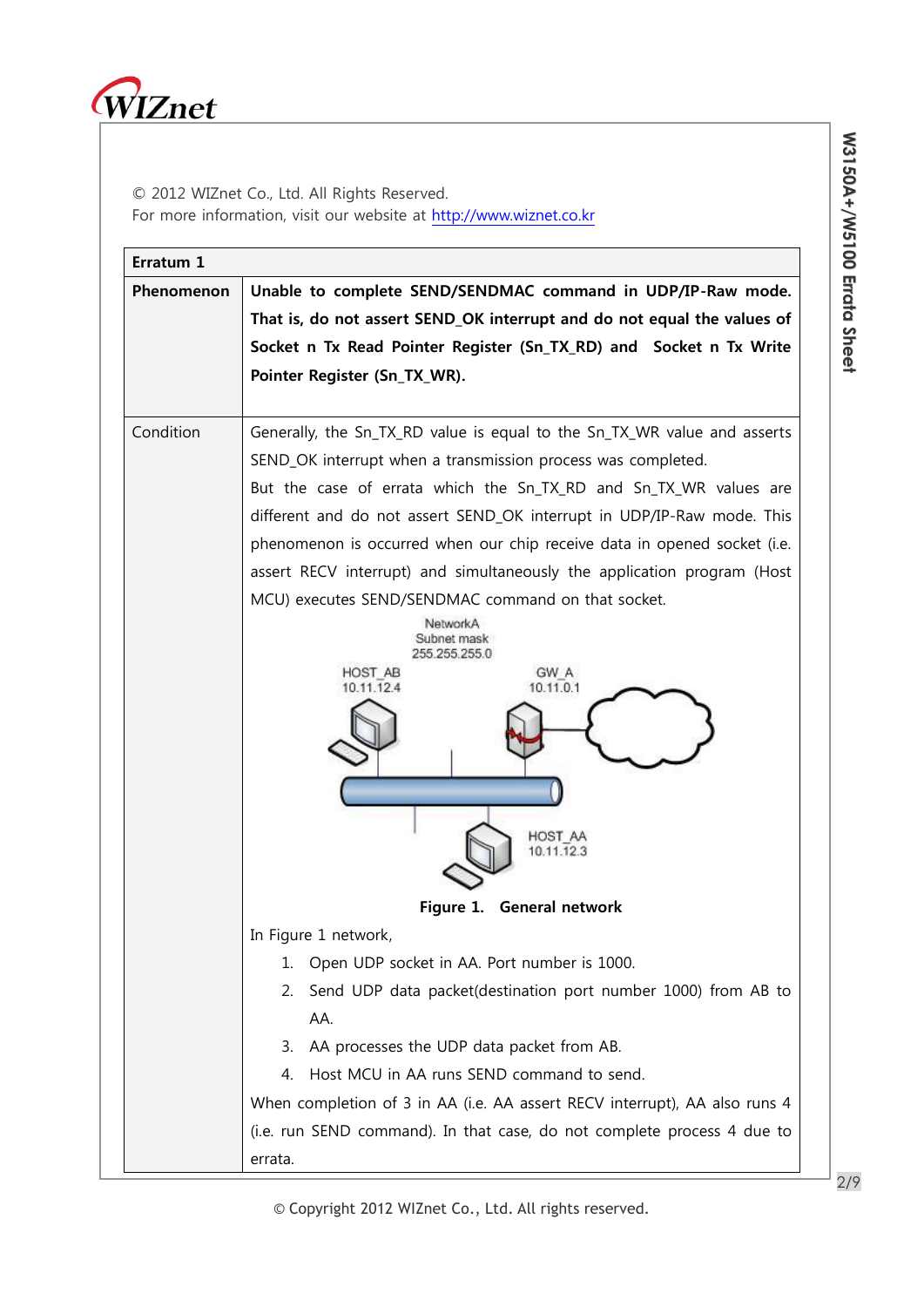

| Solution           | In case of $W3150A+$ ,                                                                |
|--------------------|---------------------------------------------------------------------------------------|
|                    | If you can monitor the RXDV signal (in MII interface), you can solve this<br>problem. |
|                    | Before you execute SEND/SENDMAC command in UDP/IP-Raw mode, check                     |
|                    | the value of RXDV signal is '0'. That means there is no received data packet,         |
|                    | so you can avoid the errata condition.                                                |
|                    | Refer to following pseudo-code.                                                       |
|                    | /* Change sendto() function */                                                        |
|                    | Function sendto()                                                                     |
|                    |                                                                                       |
|                    |                                                                                       |
|                    | While $(RXDV == '1')$ ;                                                               |
|                    | SEND command;<br>/* Complete Sending */                                               |
|                    |                                                                                       |
| Recommendat<br>ion | In case of W5100,                                                                     |
|                    | We don't have solution but we can give a recommendation.                              |
|                    | After complete a transmission process, check whether Sn_TX_RD and                     |
|                    | Sn_TX_WR have same values or not. If both values are still different, close           |
|                    | the socket and reset by force.                                                        |
|                    | /* Change sendto() function */                                                        |
|                    | Function sendto()                                                                     |
|                    |                                                                                       |
|                    | * Complete Sending */                                                                 |
|                    |                                                                                       |
|                    |                                                                                       |
|                    | /* wait until Sn_TX_WR and Sn_TX_RD are same */                                       |
|                    | While (Sn_TX_WR != Sn_TX_RD)                                                          |
|                    | wait some time;                                                                       |
|                    | $loop_cnt++;$                                                                         |
|                    | if (loop_cnt > CONST_BLOCK_CNT) goto RESET                                            |

**W** 

© Copyright 2012 WIZnet Co., Ltd. All rights reserved.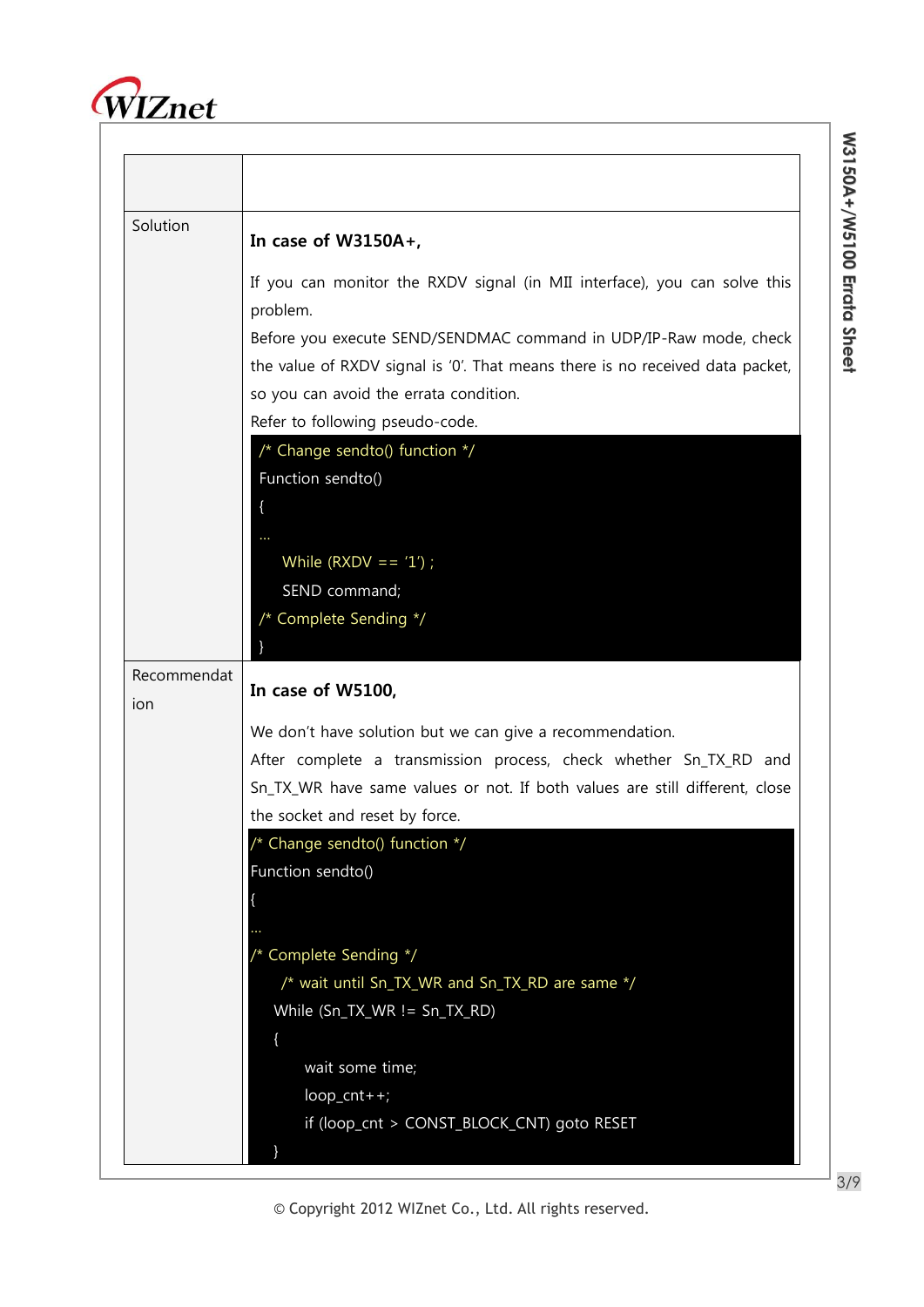



© Copyright 2012 WIZnet Co., Ltd. All rights reserved.

**W** 

**315 0 A + / W**

**510 0**

**Errata**

**S h e et**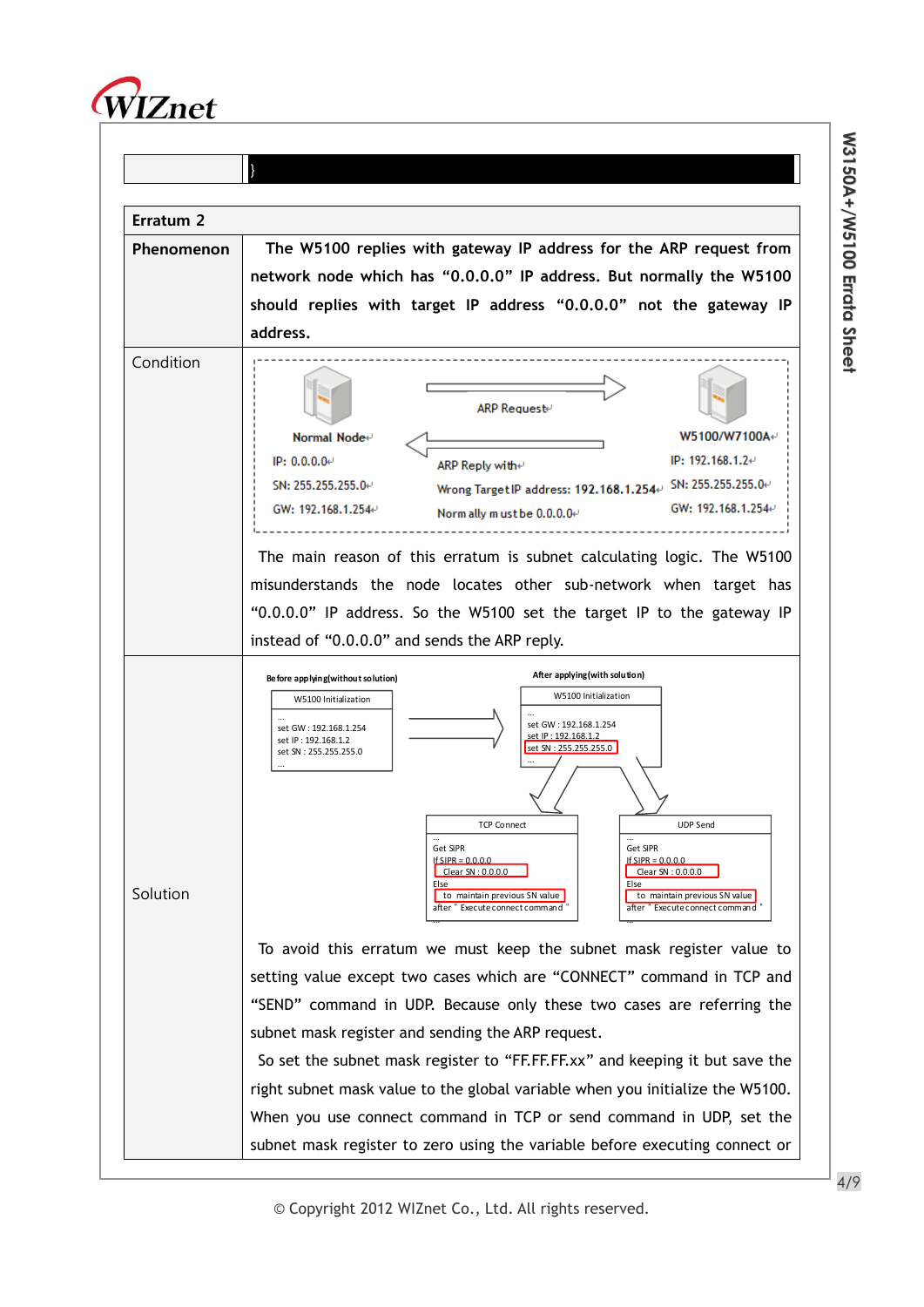

| send command. After done connect or send command, sets the subnet mask        |
|-------------------------------------------------------------------------------|
| register again to keep its value to "FF.FF.FF.xx".                            |
| In the case of applying, you can't use the subnet broadcasting.               |
|                                                                               |
| Example pseudo code:                                                          |
| /* Global variable declaration for subnet mask value */                       |
| unsigned char subnet_val[4];                                                  |
| /* W5100 initialization function */                                           |
| <b>Function Initialize_W5100()</b>                                            |
|                                                                               |
|                                                                               |
| /* Clear the subnet mask register */                                          |
| IINCHIP_WRITE(SUBR0, 0);                                                      |
| IINCHIP_WRITE(SUBR1, 0);                                                      |
| IINCHIP_WRITE(SUBR2, 0);                                                      |
| IINCHIP_WRITE(SUBR3, 0);                                                      |
| $\prime$ * Save the right subnet mask value if the subnet is 255.255.255.0 */ |
| subnet_val $[0] = 255$ ;                                                      |
| subnet_val $[1] = 255$ ;                                                      |
| subnet_val $[2] = 255$ ;                                                      |
| subnet_val[3] = $0$ ;                                                         |
|                                                                               |
|                                                                               |
|                                                                               |
| TCP connect function */                                                       |
| <b>Function TCP_Connect()</b>                                                 |
|                                                                               |
|                                                                               |
|                                                                               |
| /* Clear the subnet mask register again and keep it */                        |
| $IP\_Val[0] = INCHIP\_READ(SIPRO);$                                           |
| $IP_Val[1] = INCHIP_READ(SIPRO+1);$                                           |
| $IP_Val[2] = INCHIP_READ(SIPR0+2);$                                           |
| $IP_Val[3] = INCHIP_READ(SIPR0+3);$                                           |
|                                                                               |
| If(IP_Val[0]==0 && IP_Val[1] ==0&& IP_Val[2] ==0&& IP_Val[3] ==0)             |

5/9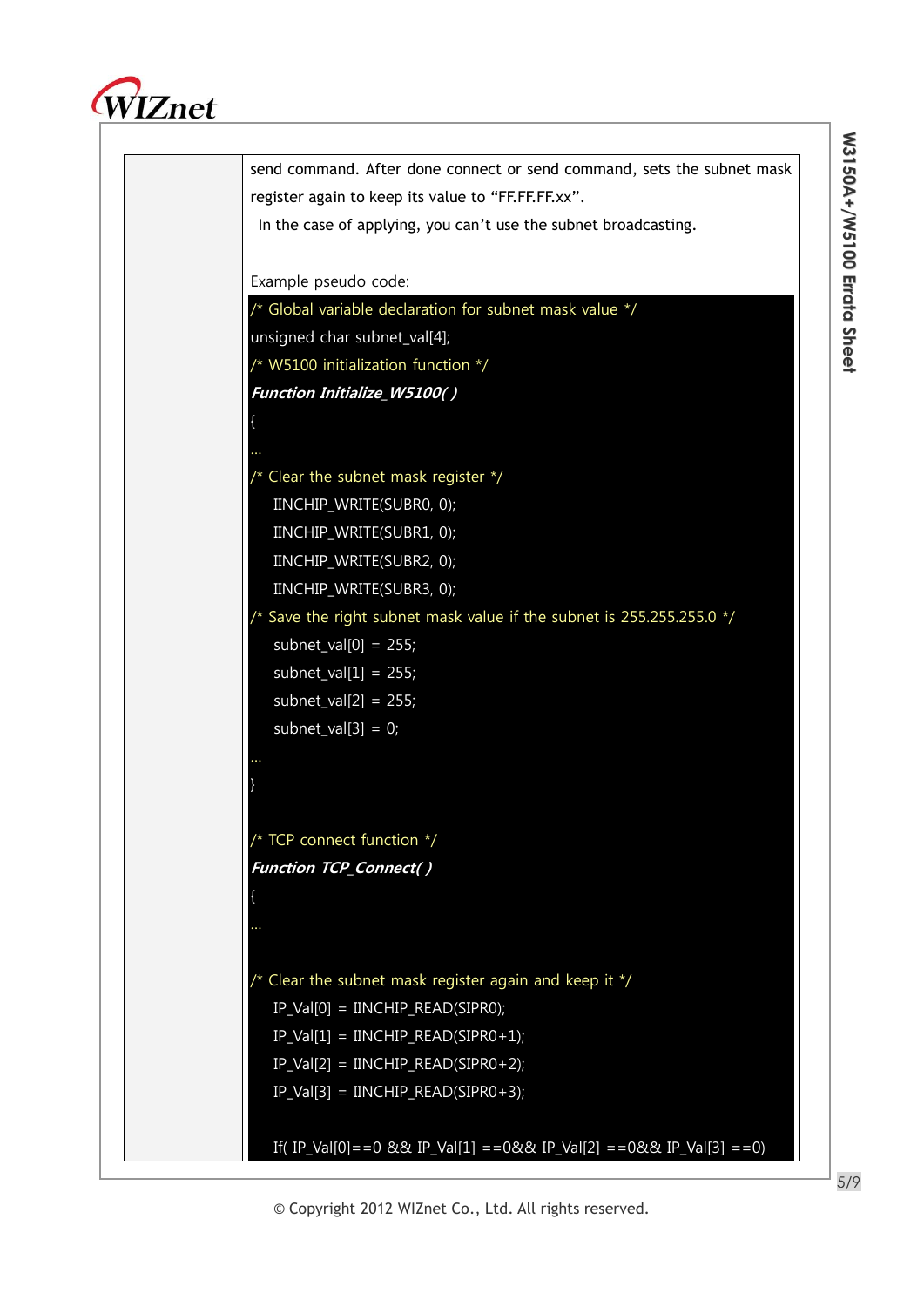

{ IINCHIP\_WRITE(SUBR0, 0); IINCHIP\_WRITE(SUBR1, 0); IINCHIP\_WRITE(SUBR2, 0); IINCHIP\_WRITE(SUBR3, 0); } /\* Execute TCP connect command \*/ IINCHIP\_WRITE(Sn\_CR(socket), Sn\_CR\_CONNECT); /\* Wait for command done \*/ while(Sn\_CR(socket)); /\* Set the subnet mask register to the right value using the variable \*/ IINCHIP\_WRITE(SUBR0, subnet\_val[0]); IINCHIP\_WRITE(SUBR1, subnet\_val[1]); IINCHIP\_WRITE(SUBR2, subnet\_val[2]); IINCHIP\_WRITE(SUBR3, subnet\_val[3]); } /\* UDP sendto function \*/ Function UDP\_Sendto( ) { /\* Clear the subnet mask register again and keep it \*/ IP\_Val[0] = IINCHIP\_READ(SIPR0);  $IP\_Val[1] = INCHIP\_READ(SIPRO+1);$  $IP\_Val[2] = INCHIP\_READ(SIPRO+2);$  $IP\_Val[3] = INCHIP\_READ(SIPR0+3);$ If( IP\_Val[0] = = 0 && IP\_Val[1] = = 0&& IP\_Val[2] = = 0&& IP\_Val[3] = = 0) {

© Copyright 2012 WIZnet Co., Ltd. All rights reserved.

IINCHIP\_WRITE(SUBR0, 0); IINCHIP\_WRITE(SUBR1, 0); IINCHIP\_WRITE(SUBR2, 0); IINCHIP\_WRITE(SUBR3, 0);

/\* Execute UDP send command \*/

}

6/9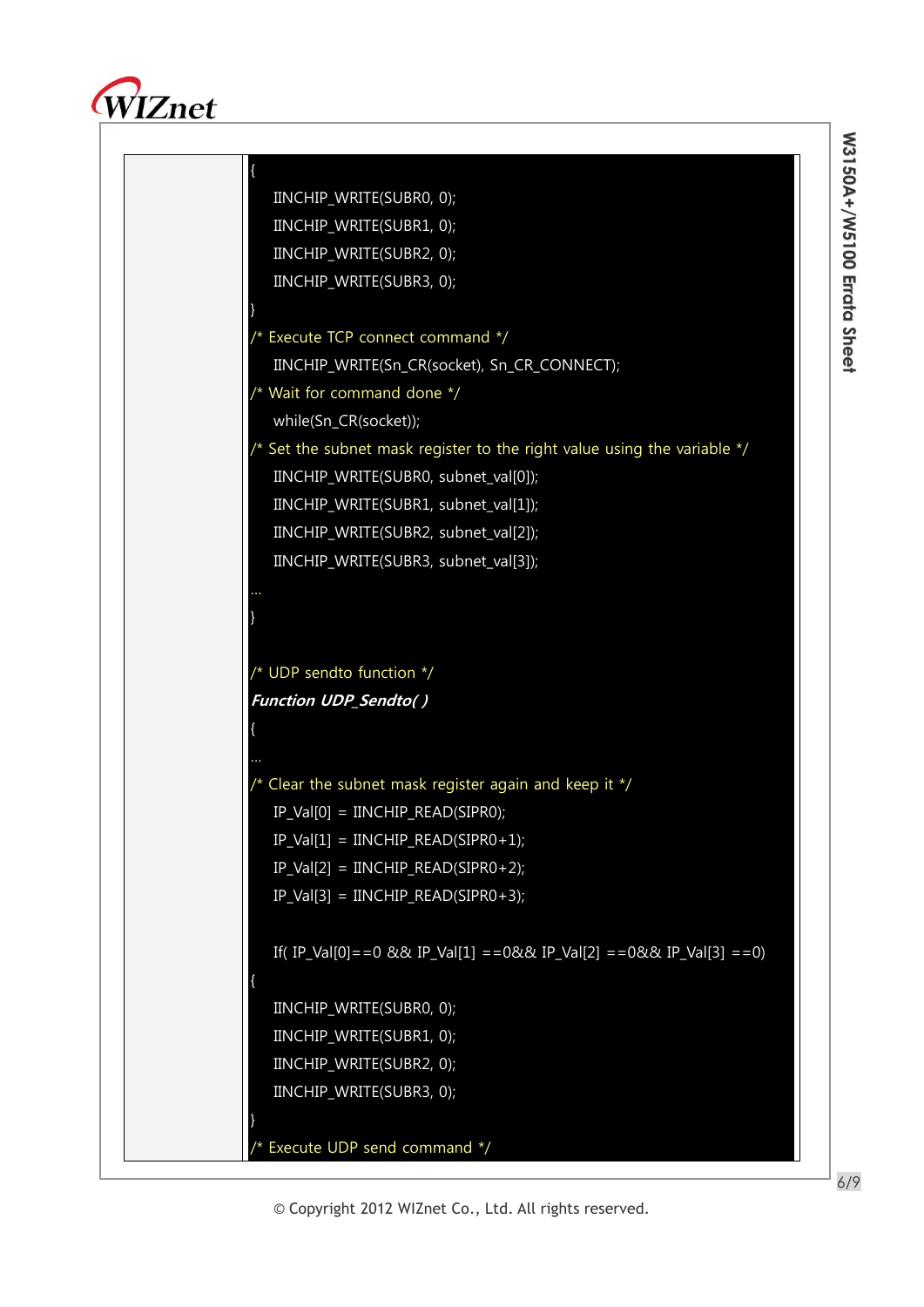

## IINCHIP\_WRITE(Sn\_CR(socket), Sn\_CR\_SEND);

/\* Wait for command done \*/

while(Sn\_CR(socket));

}

 $\frac{1}{x}$  Set the subnet mask register to the right value using the variable  $\frac{x}{x}$ 

IINCHIP\_WRITE(SUBR0, subnet\_val[0]);

IINCHIP\_WRITE(SUBR1, subnet\_val[1]);

IINCHIP\_WRITE(SUBR2, subnet\_val[2]);

IINCHIP\_WRITE(SUBR3, subnet\_val[3]);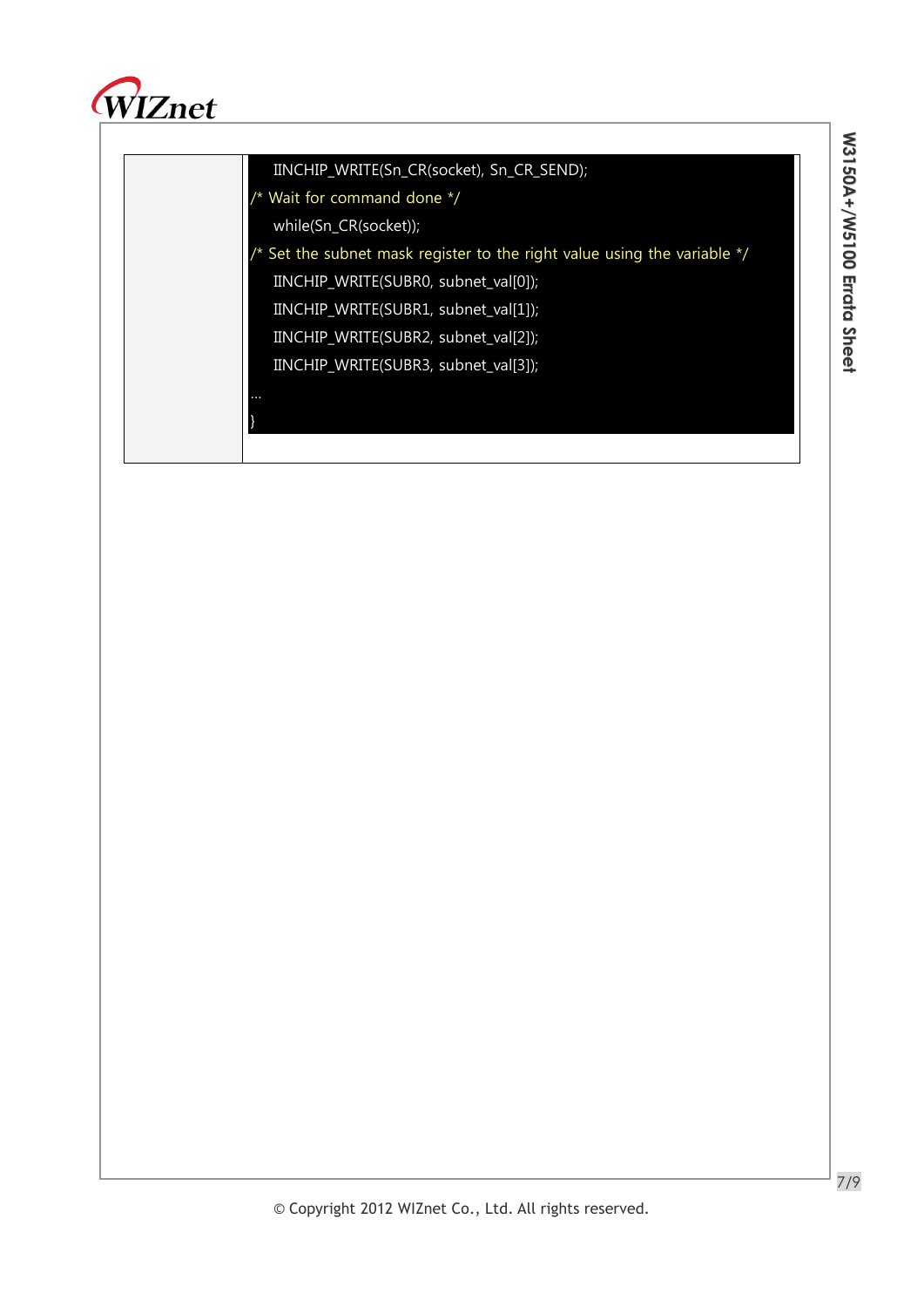

| Erratum 3  |                                                                                                                                                                                                                                                                                                                                                                                                                                                                                                                                                                                        |
|------------|----------------------------------------------------------------------------------------------------------------------------------------------------------------------------------------------------------------------------------------------------------------------------------------------------------------------------------------------------------------------------------------------------------------------------------------------------------------------------------------------------------------------------------------------------------------------------------------|
| Phenomenon | Assuming that the IP address of W5100 is "0.0.0.0" and the gateway,<br>subnet mask is valid (not "0.0.0.0"), the W5100 set the target IP address<br>of ARP request to the gateway IP address not the target node IP address<br>when sends ARP request to another node. So the peer node cannot<br>receive the ARP request from the W5100.                                                                                                                                                                                                                                              |
| Condition  | Normal Node⊬<br>W5100/W7100A+<br>ARP Request with⊬<br>IP: 192.168.1.3+<br>IP: $0.0.0.0$ <sup>e</sup><br>Wrong Target IP address: 192.168.1.254⊬<br>SN: 255.255.255.0⊬<br>SN: 255.255.255.0<br>Norm ally must be $192.168.1.3\div$<br>GW: 192.168.1.254+<br>GW: 192.168.1.254<br>The W5100 miss calculates the sub-network location when sends the ARP<br>request if its own IP address is "0.0.0.0". In the same condition, even if the<br>gateway IP address is "0.0.0.0", the W5100 sends ARP request to "0.0.0.0" IP<br>address because the W5100 sends ARP request to the gateway. |
| Solution   | The reason of this erratum3 is same as erratum2 so the solution is also<br>same with erratum2. Please refer to the solution of erratum2.                                                                                                                                                                                                                                                                                                                                                                                                                                               |